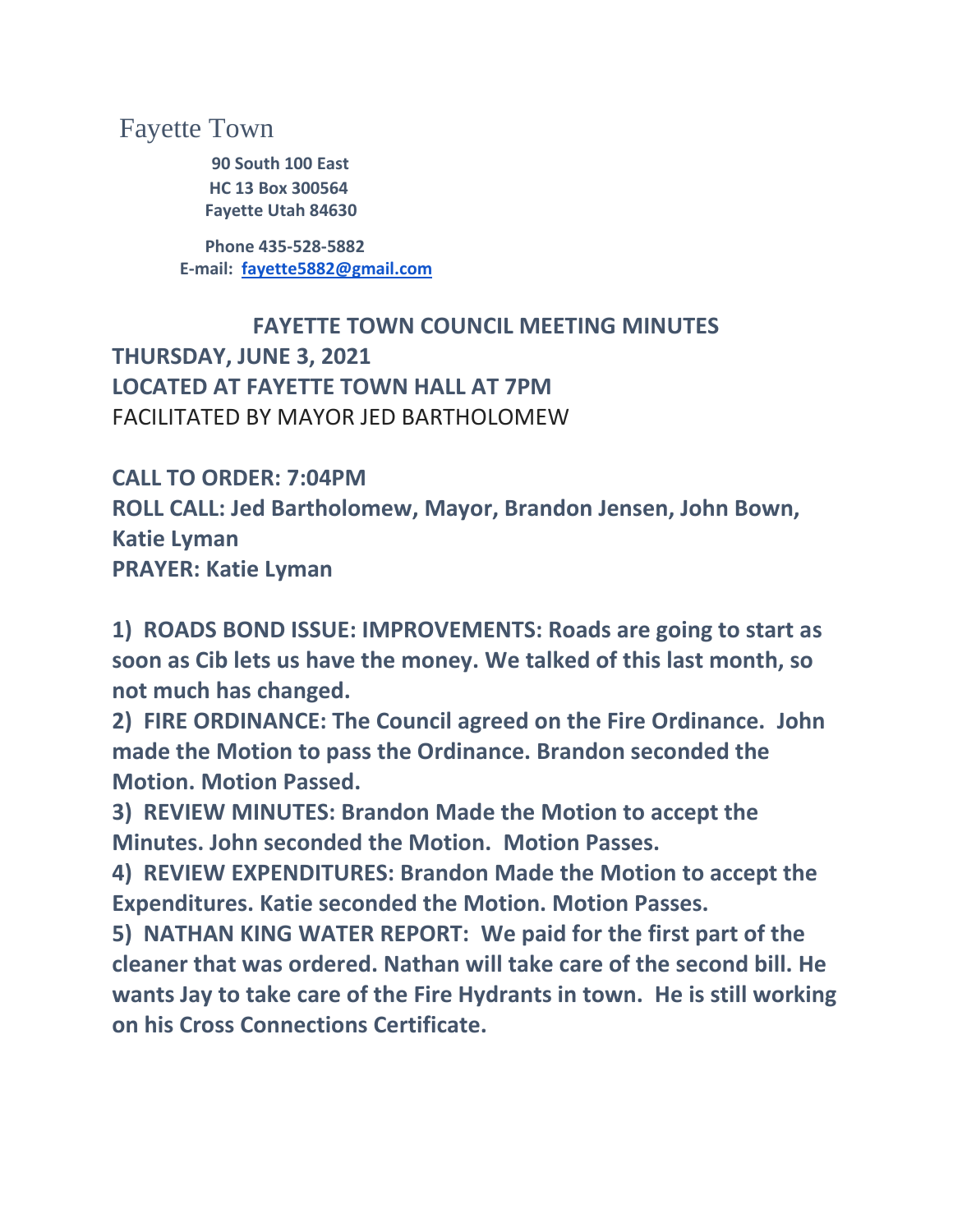**6) RED ROCKS FOR CEMETERY: John will pick up a load of the rocks for the Cemetery. Brandon made the Motion to accept of paying \$250.00 for the Rocks. Katie seconded the Motion. Motion Passes.**

**7) COMMUNITY VOLUNTEERS: Nobody is willing to Volunteer. We need a Handyman to just help around Town and help where needed. 8) BUDGET: The Clerk will make an appointment with our CPA to make sure all of the Budget is ok. Brandon makes the Motion to accept the changes in the Budget. John seconded the Motion. Motion passes.**

**9) JUDY OLSEN: GRAVES: The Council said that the old headstones need to stay in place, but she still could put the new ones below the old headstone.**

**10) TAMMY RIMMASSH: GRAVE SITES: She wants to sell back her graves to the Town, but there is a problem with how many there is to be bought back and the price we would pay her. The Mayor said that he would go look and make a decision when he returned from training.**

**CITIZEN'S CONCERNS: The Holyoaks are going to build a house here in Fayette. He needs to pay for his water meter. He showed us the plans. Joe Mellor is the one to sign his permit. EMERGENCY SESSION (If needed)**

**TOWN COUNCIL ITEMS:**

**JED BARTHOLOMEW, MAYOR: Water, Weeds, Office, Cemetery: The Cemetery needs help in getting the lots right. Brandon knows how to do this project so he offered to take it over and get it done right.**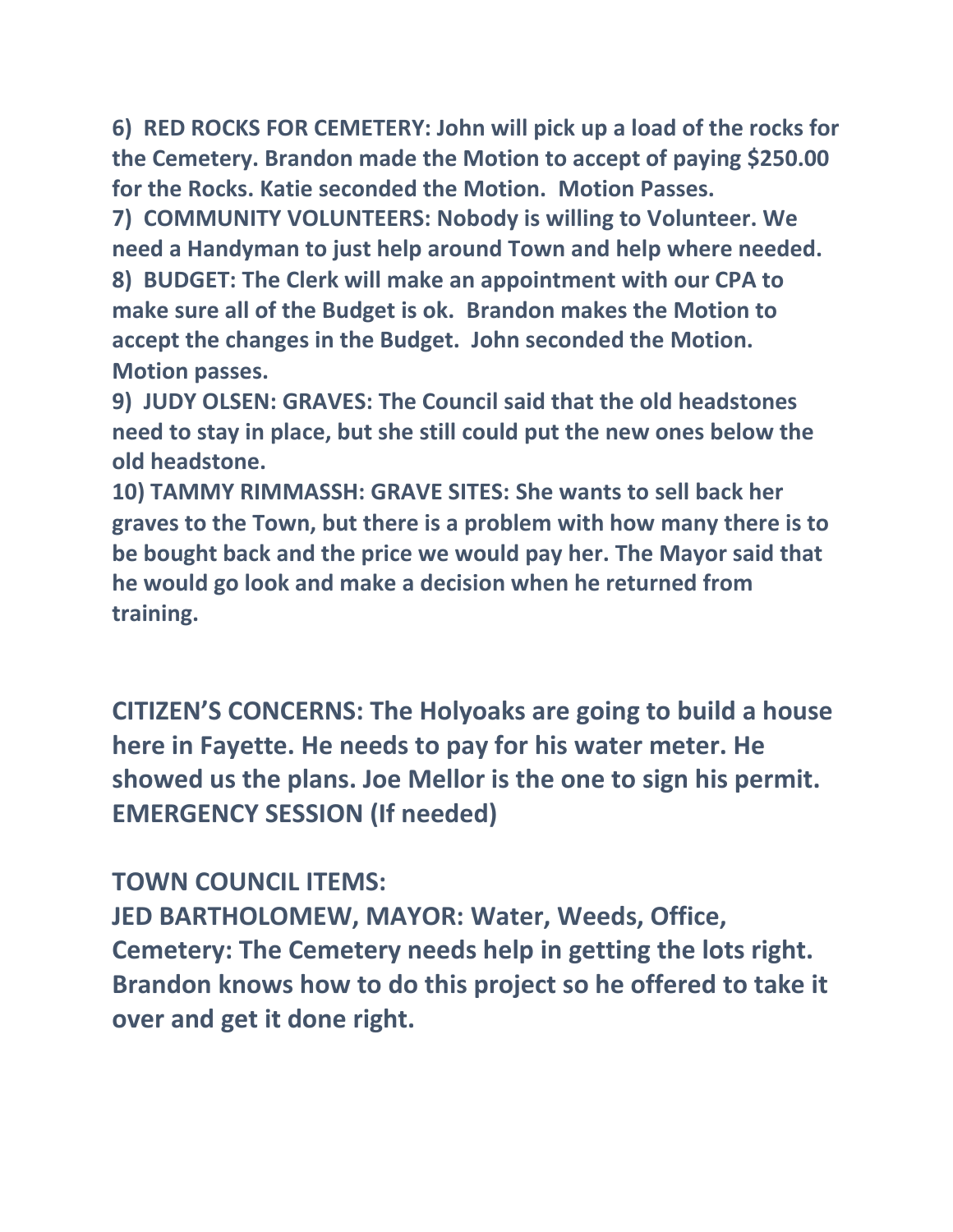**Kevin Daniels called in to address some issues with a Fire Protection Agreement. He said to not to sign it. Also he talked to us about Sheldon's water situation is almost done.**

 **Jed addressed the weed problem. We will hire Lynn Pickett to spray the weeds for one time and then we will decide later.**

**Brandon made the Motion to accept Lynn Pickett to do it one time. John Seconded the Motion. Motion passes. Shirley will keep track of the goat heads around town.**

 **Jed also talked to us about the drought and our wells. He wants to make sure the farmers are only taking from their wells and not from our culinary water. Maybe he will have a meeting with the farmers and the Town.**

 **Jed would also like to make Memorial Day better next year. More activities. He wants ideas.**

 **We asked for a Buffer for the floors in the Town Hall. They agreed that the clerk could buy one. BRANDON JENSEN: Flags, P&Z, Park:**

 **Mason asked for a weed eater for the lawn, so he could keep the edges nice. Council allowed \$200 for him to get the weed eater. Brandon made the Motion to allow Mason to buy the weed eater. John seconded the Motion. Motion Passed. JOHN BOWN: Animal Control, Fire Meeting's, Cemetery KELLY SUE MELLOR: Celebrations, Grants KATIE LYMAN: Website, Newsletter, Emergency Preparedness, Recorder**

**ADJOURNMENT OF TOWN MEETING: John makes the Motion to adjourn the meeting. Katie seconded the Motion. Motion passes.**